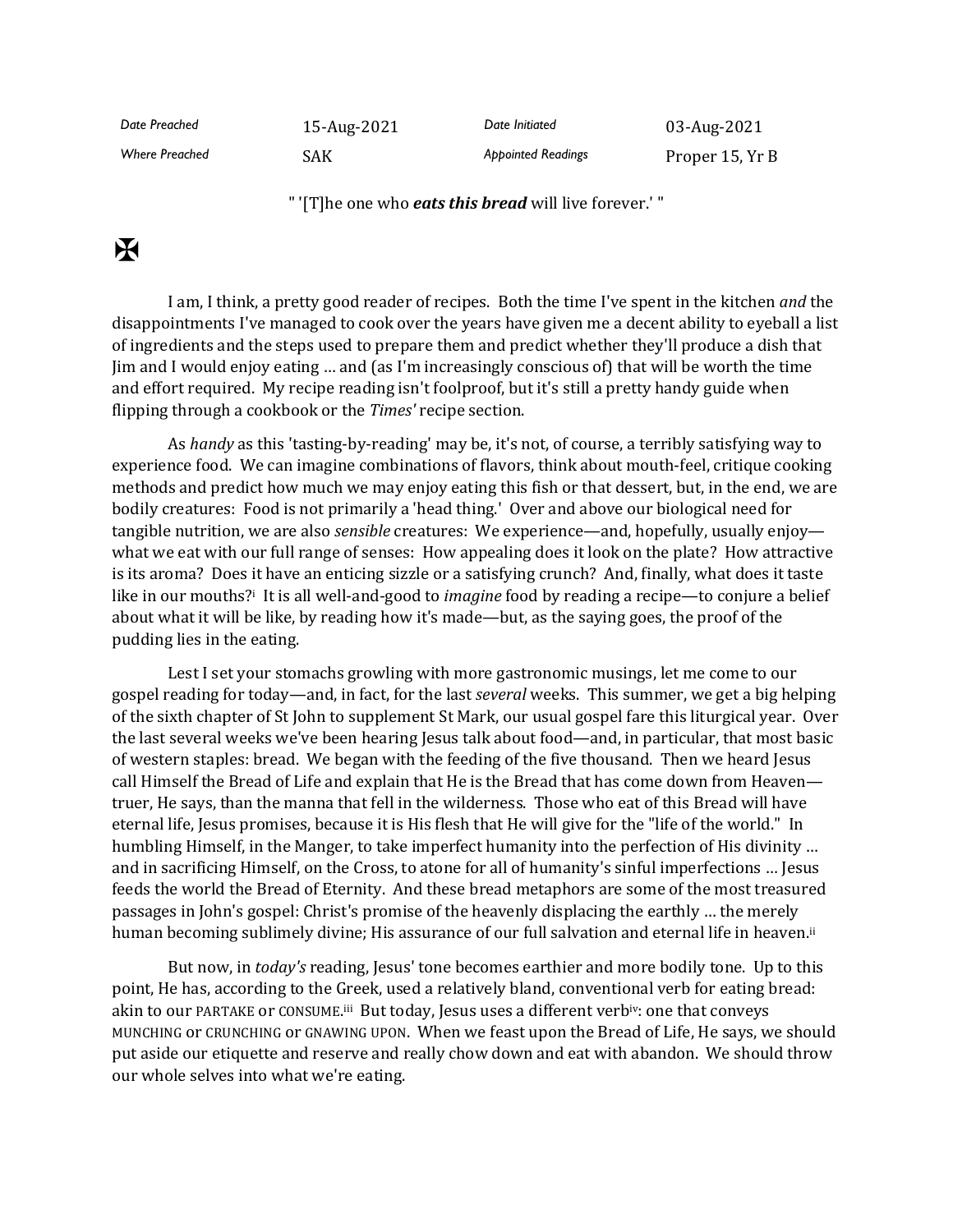Until this point in John 6, Jesus has been speaking of faith mostly as a 'head thing.' A faith that hears what Jesus has to say, sees what Jesus is doing and decides to believe: a faith that's not unlike reading a recipe, sizing up its ingredients and methods and then deciding to make it because the dish sounds pretty tasty. But that's only armchair cooking … only 'head' faith. It's a good way to get acquainted, but it's no way to taste and swallow and *enjoy* the food of Jesus. The full faith … the bodily, living, *sensual* faith … that Jesus wants for us is not just to hear about eternal life, but to *seize* it with our souls; it's not just knowing Him as the Son of God, but *glorying* in Him, as the Bread of Heaven. "Go ahead!" He cries out to us. "Chomp down on Me, chew Me up and gulp Me down. Relish and savor Me. Take Me inside yourself—right into your inmost parts; mingled together with every other atom of your being—and let Me live in you and you in Me, in union … in total union … in *com*munion."

And it is precisely this Bread of Heaven—the very Real Presence of Jesus within a very earthly form—that we receive every time we come to this Altar. Scripture and Prayer Book ... prayer and study: They are all sacred, and they are all good. They are recipes that instruct and assist us. Without their guidance, any faith we improvised on our own might be wholly inedible … indigestible … might even harm us.

But Jesus isn't *an idea,* and faith isn't *an abstraction*. That's why we gather, time and time and time again, in a great hall to enjoy a fabulous banquet. In celebration, <sup>v</sup> we gather together with our sisters and brothers in Christ … we speak and sing and listen; we smile and shake hands and hug. We affirm and renew our connection to Jesus by singing His praises; hearing and telling stories of Him; sharing—with Him and one another—our sorrows and concerns; and speaking His peace into truth, again. And then, when we, collectively, have set the table and laid out the finest meal in all Creation … we come to this Altar as if to some great holiday feast: to pile our plates high and *chow down* on Him; to fill ourselves fuller than we ought with Food more delicious … and more nutritious … than any human hands are capable of preparing.

For we eat, at this Altar, the Bread of Life. We feast, while still mortal, on the Bread of Angels … and we are *raised up:* into infinite oneness with God; into the Heaven-upon-earth that is Jesus. We are raised into the full existence God created us to have … into the ethereality Christ came and died and rose to give us … into the transformation of the Holy Spirit that means nothing that this world hurls at us can ever truly harm us, no matter what. Crunching on Christ, we are raised into Life—*true* Life—and we glimpse, fleetingly but reliably; tantalizingly but satisfyingly, that great Last Day that will mark the end of all that we have known and the beginning of all that is supposed to be. And until that great Day comes, Jesus gives us … Jesus *is* for us … the Bread for our journey: the very Bread of Heaven, indeed.

## Ж

*The Rev Douglas S Worthington St Andrew's Parish Kent, CT*

<sup>i</sup> Our culture has a relatively narrow tolerance for *touch* when it comes to food. Especially at the dinner table, we rarely experience what we eat with our fingers. I think certain cultures (for example, in the Middle East) may have something on us here.